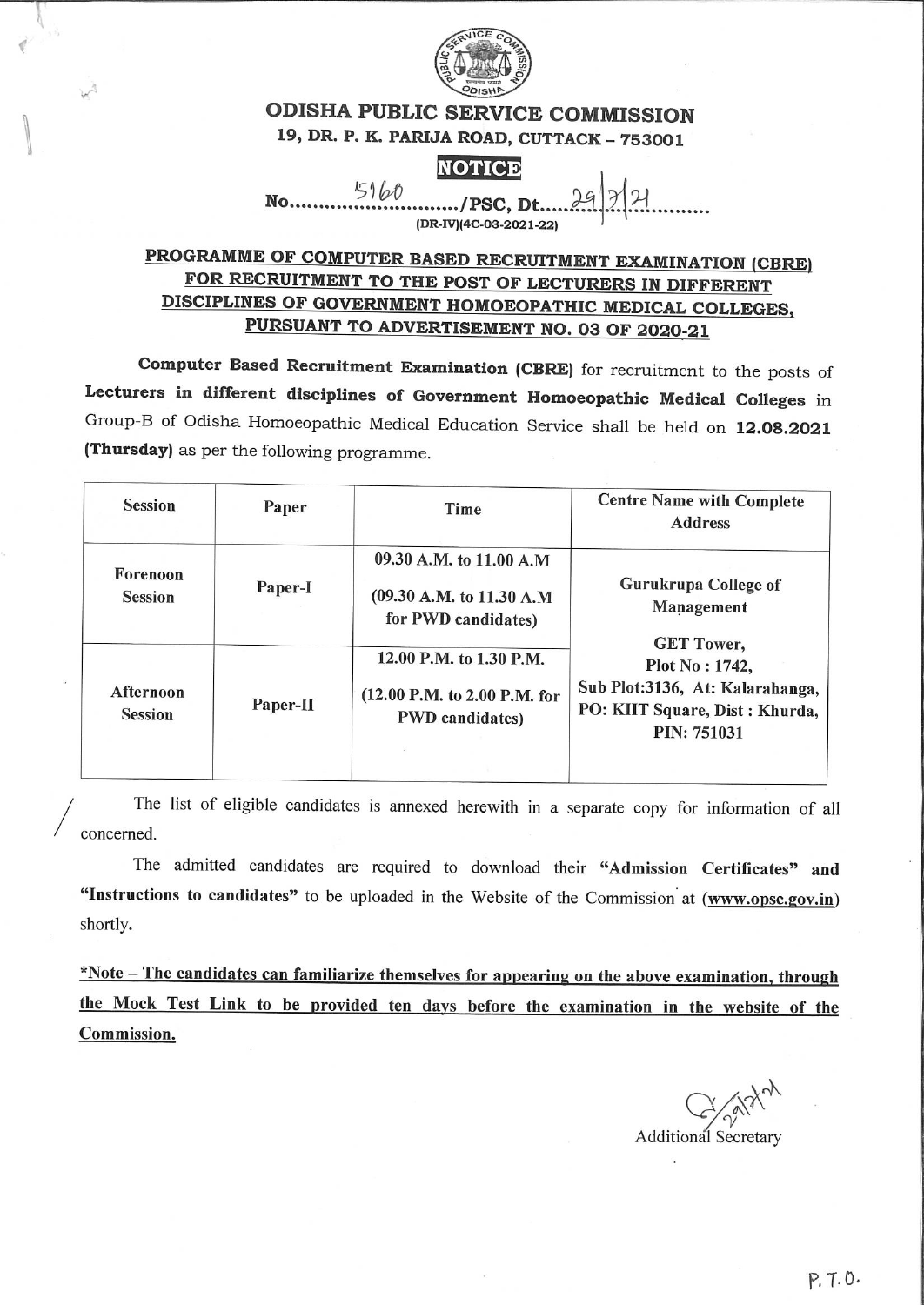#### **ODISHA PUBLIC SERVICE COMMISION**

## **Recruitment to the Posts of Lecturer in Homoeopathic Medical Colleges (Advt. No. 03 of 2020-21) List of Eligible Candidates Admitted to the Written Examination**

| Venue : Gurukrupa College Of Management, KIIT Square, Bhubaneswar |          |                  |                                |  |  |
|-------------------------------------------------------------------|----------|------------------|--------------------------------|--|--|
| SL.NO.                                                            | Roll No. | <b>PPSAN NO.</b> | <b>CANDIDATE NAME</b>          |  |  |
| 1                                                                 | 101      | 00000530         | AJIT KUMAR BEHERA              |  |  |
| $\overline{2}$                                                    | 102      | 00000538         | AMIT KUMAR AGRAWAL             |  |  |
| 3                                                                 | 103      | 00000549         | AMIT KUMAR SAHU                |  |  |
| 4                                                                 | 104      | 00000414         | ARATI KUMARI SAHU              |  |  |
| 5                                                                 | 105      | 00000463         | ARYA KUMAR ANSUMAN SARANGI     |  |  |
| 6                                                                 | 106      | 00000570         | ASIT KUMAR SWAIN               |  |  |
| 7                                                                 | 107      | 00000574         | ASWINI KUMAR SAHOO             |  |  |
| 8                                                                 | 108      | 00000420         | <b>BHARATI TRIPATHY</b>        |  |  |
| 9                                                                 | 109      | 00000543         | <b>BIJAYEENI SAHOO</b>         |  |  |
| 10                                                                | 110      | 00000259         | <b>BISWAJIT RANJAN CHAND</b>   |  |  |
| 11                                                                | 111      | 00000423         | CHANDANA PANDA                 |  |  |
| 12                                                                | 112      | 00000335         | CHINMAYEE CHIRANJIBI DEVI      |  |  |
| 13                                                                | 113      | 00000557         | <b>CHRISTINA EKKA</b>          |  |  |
| 14                                                                | 114      | 00000362         | D SATYA NARAYANA               |  |  |
| 15                                                                | 115      | 00000403         | <b>DEBASMITA DAS</b>           |  |  |
| 16                                                                | 116      | 00000379         | DHARMENDRA KUMAR               |  |  |
| 17                                                                | 117      | 00000580         | DIPTIMAYEE SATAPATHY           |  |  |
| 18                                                                | 118      | 00000443         | DR ARUNIMA DALEI               |  |  |
| 19                                                                | 119      | 00000436         | DR ASHISH KUMAR SHRIVASTAVA    |  |  |
| 20                                                                | 120      | 00000353         | DR BINDUREKHA SARANGI          |  |  |
| 21                                                                | 121      | 00000358         | DR DEBADATTA SUCHARITA JENA    |  |  |
| 22                                                                | 122      | 00000534         | DR MADHUSMITA PATNAIK          |  |  |
| 23                                                                | 123      | 00000346         | DR PANKAJ SHUKLA               |  |  |
| 24                                                                | 124      | 00000482         | DR RITARANI SAHOO              |  |  |
| 25                                                                | 125      | 00000363         | DR SASMITA RANI BEURA          |  |  |
| 26                                                                | 126      | 00000374         | DR SUSANDHYA PRIYADARSANI PANI |  |  |
| 27                                                                | 127      | 00000247         | GANESH KUMAR NEPAK             |  |  |
| 28                                                                | 128      | 00000551         | <b>ITISHREE MOHAPATRA</b>      |  |  |
| 29                                                                | 129      | 00000539         | JYOTIRMAYA BEHERA              |  |  |
| 30                                                                | 130      | 00000437         | KAMAL KRUSHNA MAHARANA         |  |  |
| 31                                                                | 131      | 00000340         | KAMAL LOCHAN SAHU              |  |  |
| 32                                                                | 132      | 00000418         | LEENA RANI CHAND               |  |  |
| 33                                                                | 133      | 00000562         | LOPAMUDRA MISHRA               |  |  |
| 34                                                                | 134      | 00000537         | MADHUSMITA MAJHI               |  |  |
| 35                                                                | 135      | 00000556         | MADHUSMITA MOHAPATRA           |  |  |
| 36                                                                | 136      | 00000528         | MADHUSMITA SAHOO               |  |  |
| 37                                                                | 137      | 00000257         | <b>MADHUSUDAN SAHOO</b>        |  |  |
| 38                                                                | 138      | 00000293         | MAHABAHU NAYAK                 |  |  |
| 39                                                                | 139      | 00000552         | MAHENDRA NILAKANTHA DHARUA     |  |  |
| 40                                                                | 140      | 00000400         | <b>MINATI SAMAL</b>            |  |  |
| 41                                                                | 141      | 00000578         | MISHRA MONALISA                |  |  |
| 42                                                                | 142      | 00000364         | MOHAMMAD ABDUL KARIM           |  |  |
| 43                                                                | 143      | 00000347         | <b>MONALISA BHATTA</b>         |  |  |